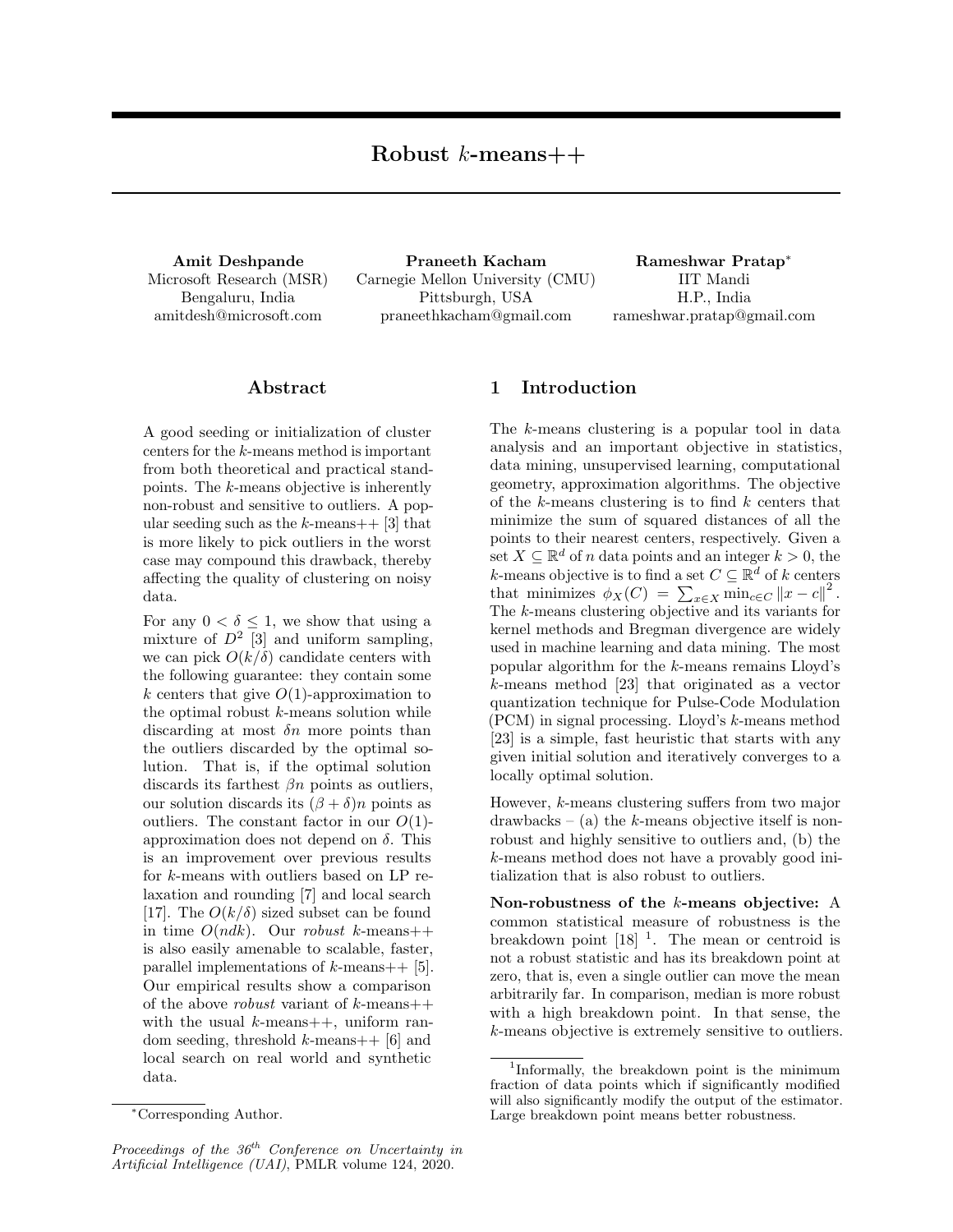Even though the median is a more robust statistic than the mean, the geometric median of a set of points in  $\mathbb{R}^d$  is itself a non-trivial computational problem [10]. Thus, we do not have an efficient analog of the k-means method [23] for the k-median problem. In practice, we can remove the outliers first using Principal Component Analysis (PCA), Minimum Covariance Determinant (MCD), or distance to the  $k$ -th Nearest Neighbor  $(k-NN)$  and then clustering the inliers using k-means but these two objectives are not fully aligned. Thus, despite the non-robustness, we would like to retain the inherently nice properties of the k-means objective for clustering in the presence of outliers. This has lead to the definition of robust versions of the k-means objective such as the trimmed k-means [14].

The *robust k-means clustering* objective we consider in this paper is the same as trimmed  $k$ -means that looks at the k-means objective on all but the farthest  $\beta$  fraction of data points according to their distances to their respective centers. In other words, given a set  $X \subseteq \mathbb{R}^d$  of *n* points, an integer  $k > 0$ , and an outlier parameter  $0 < \beta < 1$ , the objective of the robust k-means is to find a set  $C \subseteq \mathbb{R}^d$  of k centers that minimizes  $\rho_X(C) =$  $\min_{\substack{Y \subseteq X \\ |Y| = (1-\beta)n}}$  $\sum_{x \in Y} \min_{c \in C} ||x - c||^2$ .

Non-robustness of  $k$ -means++: Lloyd's  $k$ means method [23] provably converges to a local optimum, however, in the worst case, it can take exponentially many iterations to do so even in the plane [24]. Uniform sampling is a somewhat popular initialization but provides provable approximation guarantees only when the optimal clusters are somewhat large and balanced. In the worst case, only  $k$ -means++ seeding [3] and its faster, scalable versions [5, 4] are known to provide provably good initialization with  $O(\log k)$ -approximation to the global optimum, in expectation. The  $k$ -means++ seeding is based on  $D^2$ -sampling which builds a partial solution gradually as follows: Pick a point uniformly at random from the given points and make it the first center. Then pick the second point with probability proportional to its squared distance to the first center, and make it the second center. In each step, pick a new point with probability proportional to its squared distance to the nearest center picked so far (known as  $D^2$ -sampling), and make that point a new center. The k-means++ method applies  $D^2$ sampling  $k$  times, adaptively as above, to come up with an initial set of  $k$  centers. The practical implementations of the  $k$ -means++ method actually pick multiple samples (typically,  $O(\log k)$  samples) according to  $D^2$ -sampling in each step, and retain the

best among them that minimizes the sum of squared distances of all the points to their nearest centers in the current partial solution, respectively.

The  $D^2$ -sampling used by the k-means++ seeding inherently has a higher probability of picking outliers as centers, making it extremely sensitive to outliers. Consider the case when  $99\%$  of the points form  $k$ clusters very close to each other, and the remaining 1% are outliers far from these clusters as well as from each other. In such cases,  $D^2$ -sampling is highly likely to pick outliers. The uniform sampling alone, on the other hand, is likely to miss smaller clusters among inliers and does not take into account the inter-point distances.

Compounding the non-robustness of the initialization with the non-robustness of the k-means objective itself can result in poor quality of clustering on noisy data. An important question, therefore, is to come up with provably good seedings or initializations for the k-mean clustering that are robust to outliers.

Our paper addresses this question positively by proposing a simple modification of the  $k$ -means++ seeding that is robust to outliers. Instead of using  $D^2$ -sampling in each step, we use a mixture of  $D^2$ sampling and uniform sampling to get the best of both worlds.

## 2 Our results

Assuming that the outliers constitute a constant fraction of the given data, we propose a simple initialization called robust  $k$ -means  $++$  using a mixture of  $D^2$  sampling and uniform sampling. Our algorithm runs in  $O(ndk)$  time, outputs  $O(k)$  clusters, discards marginally more points than the optimal number of outliers, and comes with a provable  $O(1)$  approximation guarantee. Our algorithm can be modified to output exactly k clusters instead of  $O(k)$  clusters, while keeping its running time linear in  $n$  and  $d$ . The pseudocode of our algorithm is presented in 1, and the precise statement of our approximation guarantee appears in Theorem 1. In addition, Table 1 shows a detailed comparison of our results with previous work.

Our empirical results in Section 5 show the advantage of robust k-means++ over the k-means++ or  $D^2$ sampling, uniform random seeding, and a state of the art local search algorithm for k-means with outliers [17], on standard real world and synthetic data sets used in previous work.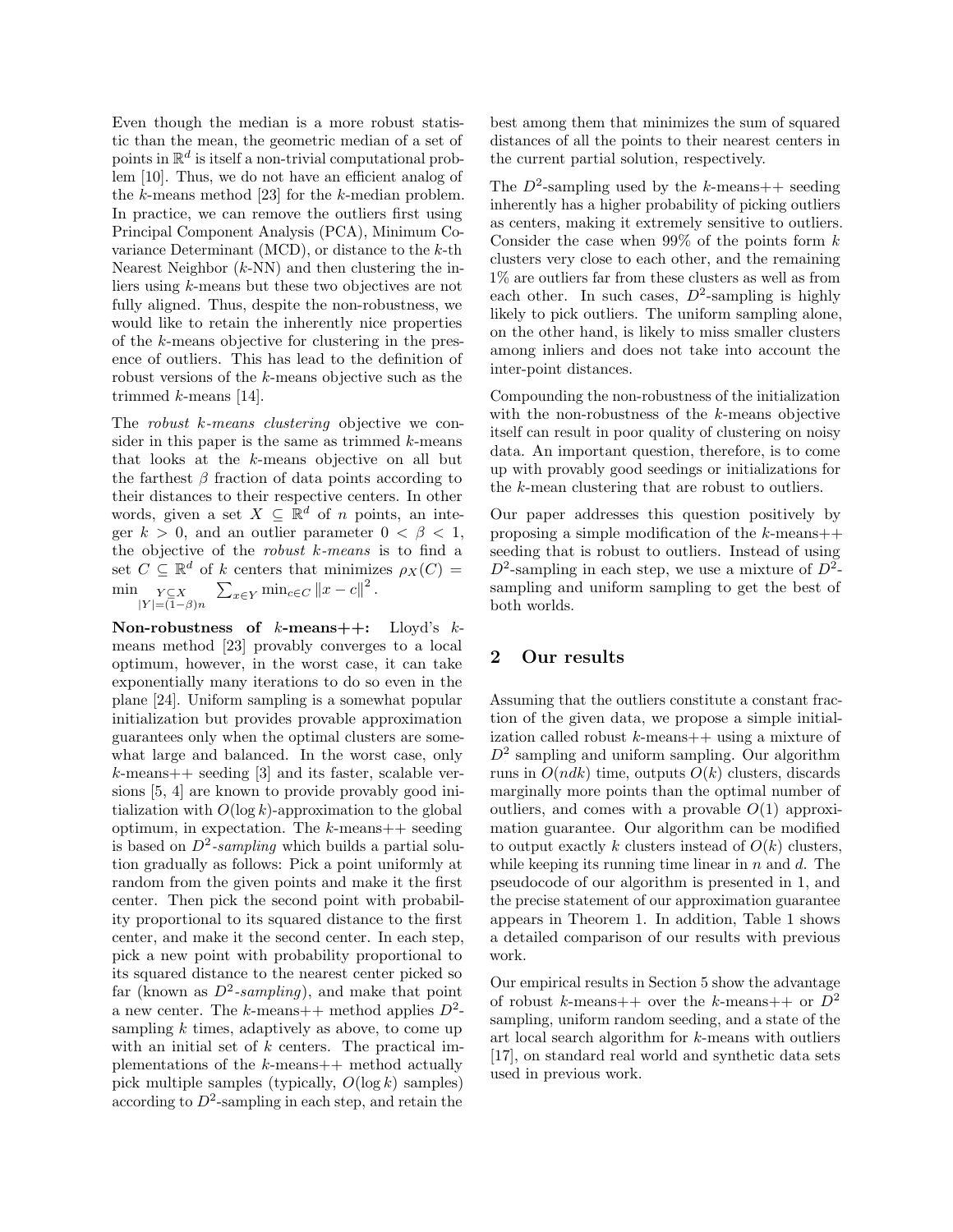| Result                                                                                                                                                                                                                                                                                                                  | Approximation         | No. of clusters  | No. of outliers                               | Practical      | Running time                                       |
|-------------------------------------------------------------------------------------------------------------------------------------------------------------------------------------------------------------------------------------------------------------------------------------------------------------------------|-----------------------|------------------|-----------------------------------------------|----------------|----------------------------------------------------|
|                                                                                                                                                                                                                                                                                                                         | guarantee             | in the output    | discarded                                     | algorithm      |                                                    |
| This paper                                                                                                                                                                                                                                                                                                              | 5                     | O(kn/z)          | O(z)                                          | $_{\rm Yes}$   | O(ndk)                                             |
|                                                                                                                                                                                                                                                                                                                         | 5                     | $\kappa$         | O(z)                                          | $_{\rm Yes}$   | $O(ndk) \times (kn/z)^k$                           |
| $[6] % \includegraphics[width=0.9\columnwidth]{figures/fig_0.pdf} \caption{A small number of samples of the estimators in the left panel. The blue line shows the number of samples of the two different times, and the blue line shows the number of samples of the two different times, respectively.} \label{fig:2}$ | $(64 + \epsilon)$     | $(1+c)k$         | $(1+c)(1+\epsilon)z$<br>$\overline{c(1-\mu)}$ | Yes            | O(ndk)                                             |
| [6]                                                                                                                                                                                                                                                                                                                     | $O(\log k)$           | $\boldsymbol{k}$ | $O(z \log k)$                                 | Yes            | $\tilde{O}(ndk)$                                   |
| $\left[19\right]$                                                                                                                                                                                                                                                                                                       | $(53.002 + \epsilon)$ | k <sub>i</sub>   | $\boldsymbol{z}$                              | N <sub>o</sub> | $n^{O(1/\epsilon^3)}$                              |
| $\left\lceil 13 \right\rceil$                                                                                                                                                                                                                                                                                           | $(1+\epsilon)$        | $k(1+\epsilon)$  | $\tilde{z}$                                   | N <sub>o</sub> | $+ kn^{d^{O(d)}}$                                  |
| [17]                                                                                                                                                                                                                                                                                                                    | 274                   | k <sub>i</sub>   | $O(zk \log n)$                                | Yes            | $O(\frac{1}{\epsilon}k^2(k+z)^2\log(n\Delta)+nz),$ |
|                                                                                                                                                                                                                                                                                                                         |                       |                  |                                               |                | $\Delta$ :=largest pairwise distance               |
| $[9] % \begin{center} \includegraphics[width=\linewidth]{images/Transr1.pdf} \end{center} % \vspace{-1em} \caption{The image shows the number of observations in the left and right.} \label{fig:class} %$                                                                                                              | O(1)                  | $\boldsymbol{k}$ | $\boldsymbol{z}$                              | N <sub>o</sub> | $\mathrm{poly}(n,k)$                               |
|                                                                                                                                                                                                                                                                                                                         | $4(1+1/\epsilon)$     | $\boldsymbol{k}$ | $(1+\epsilon)z$                               | No             | $n^{O(1)}$                                         |

Table 1: Comparison with related work on k-means clustering with outliers, where  $n =$  no. of data points,  $d =$ dimension,  $k =$  desired or given no. of clusters, and  $z =$  desired or given no. of outliers. In [6], c is a given parameter, and  $\mu > 0$  is an arbitrary constant. Their algorithm crucially require an initial guess of the optimal clustering cost. [7, 9] are about a closely related problem called k-median clustering with outliers.

### 3 Related work

The  $k$ -means  $++$  method, in its spirit, is a randomized variant of a 2-approximation algorithm for the kcenter clustering problem that picks the farthest data point from the current partial solution in each step [16]. A simple and clever modification of the farthest point algorithm gives a 3-approximation for the robust  $k$ -center problem with outliers [7]. For  $k$ -median with outliers, they give a  $4(1+1/\epsilon)$ -approximation in polynomial time that discards at most  $(1 + \epsilon)$  times more outliers than the optimal robust k-median solution. To compare with our results, their approximation depends on the additional number of points discarded, whereas our approximation is a fixed constant factor that does not. Gupta et al. [17] proposed a local-search algorithm for the robust k-means problem that gives a  $O(1)$ -approximation while discarding  $O(zk \log n)$  outliers, which is unreasonably large when the number of outliers is a constant fraction of n. The number of extra outliers deleted by our algorithm is  $\delta n$ , which is comparatively very small, as for example we can choose  $\delta = 1/\text{poly}(k)$ . We trade-off by picking  $O(k/\delta)$  centers as opposed to k centers picked by both these algorithms [7, 17].

Recently, Bhaskara et. al. [6] suggest a bi-criteria approximation algorithm for the problem. They show that a thresholding operation on the  $D^2$  sampling distribution makes it robust to outliers. However, their algorithms crucially require an initial guess of the optimal clustering cost. With this assumption they showed the following two results. In the first, their algorithm output  $(1+c)k$  centers and obtain  $(64 + \epsilon)$ approximations by discarding  $\frac{(1+c)(1+\epsilon)z}{c(1-\mu)}$  outliers in the running time  $\tilde{O}(ndk)$ , where c is some parameter, and  $\mu$  is a constant. Whereas our algorithm offers 5

approximation factor, in a faster running time, while outputting  $O(kn/z)$  cluster centers and discarding  $O(z)$  outliers. In the second result, their algorithm output exactly k centers and obtain  $O(\log k)$  approximations by discarding  $O(z \log k)$  outliers in the running time  $O(ndk)$ . Whereas our algorithm offers 5 approximation factor while outputting  $k$  cluster centers and discarding  $O(z)$  outliers. However, theoretical bounds of our running time is exponential in  $k$ in this case, while for experiments we use a weighted k-means++ as a heuristic.

[9] gives a polynomial time constant factor approximation to k-means and k-median with outliers that does not discard extra outliers, however, the algorithm is not practical or scalable compared to kmeans++ and its variants. There is an important line of work [12, 20, 11] based on coresets and robust coresets for clustering problems that give  $(1 + \epsilon)$ approximation to robust k-median and various other clustering problems by constructing small-sized coresets via sampling. Many of these algorithms are relevant to our work and can be thought of as extensions of sampling-based seeding techniques with the emphasis on getting nearly optimal or  $(1 + \epsilon)$ approximately optimal solutions in running time linear in the number of points  $n$  and the dimension d. Scalable k-means  $+$  [5] has been empirically observed to be more robust to outliers than the kmeans++ but there is no theoretical understanding of this aspect.

[8] propose a natural modification of the Lloyd's kmeans method in the presence of outliers, and show its local convergence. Another recent paper revisits the robust or trimmed k-means objective, proposes a different variant and studies its consistency and robustness properties [15].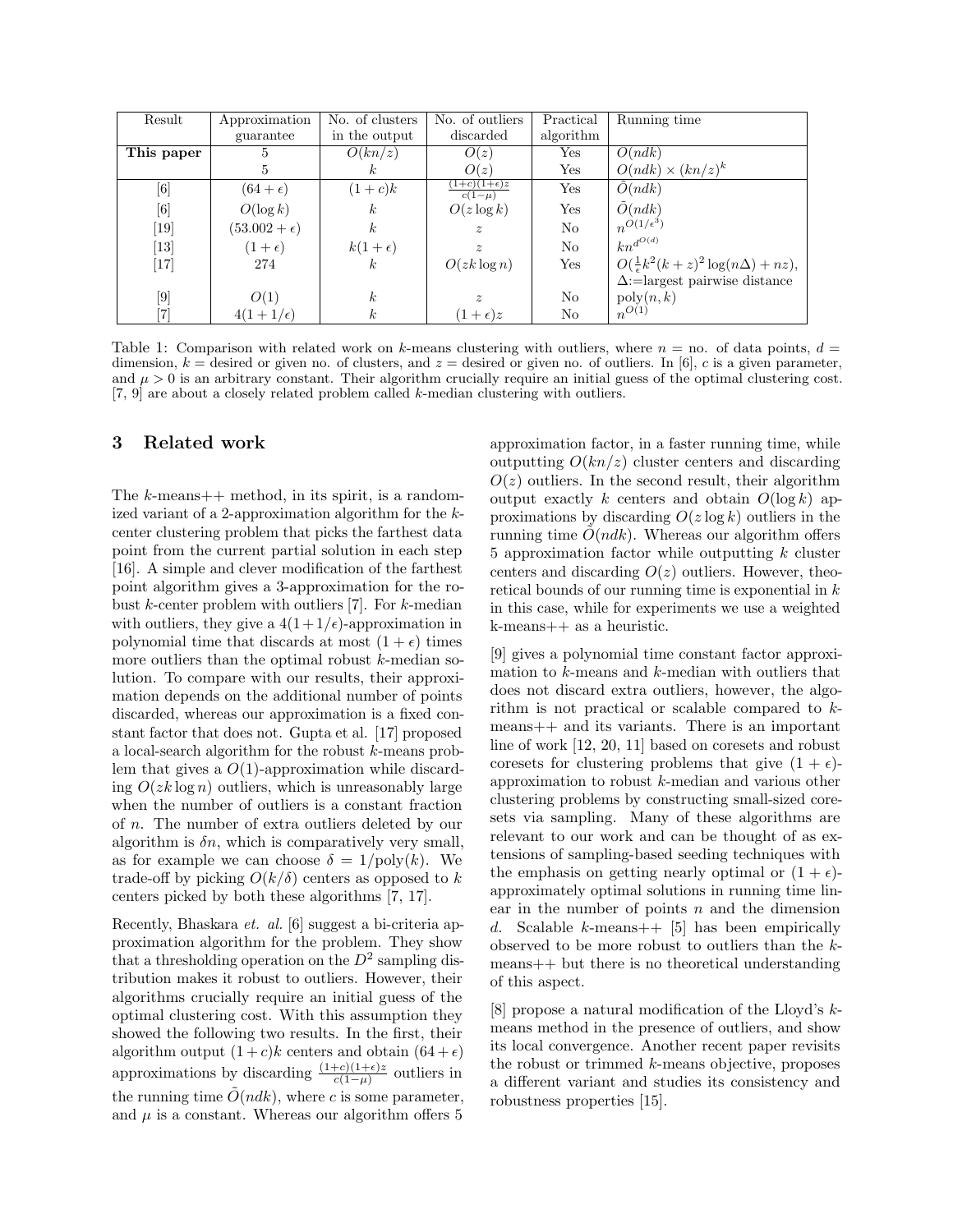Krishnaswamy et al. [19] give (roughly) 53 approximation algorithm for k-means with z outliers. Their algorithm outputs exactly k centers and does not discard any extra points as outliers, and use iterative rounding of LP relaxation with polynomial running time. However their algorithm is not designed to be practical. Friggstad  $et \ al.$  [13] give  $(1 + \epsilon)$ -approximation to k-means with z outliers in a fixed dimensional Euclidean space. Their algorithm gives  $(1 + \epsilon)k$  centers and discards exactly z outliers. They use local search and have running time doubly exponential in the dimension making it impractical. k-means clustering with outliers problem has also been studied in different formulations. We list a one such recent results as follows: [22] considered the problem of joint cluster analysis and outlier detection and propose an algorithm that achieves simultaneous consensus clustering and outlier detection.

Our proposed distribution – a mixture of  $D^2$ sampling and uniform sampling  $-$  is used as a *proposal* distribution in the initial step of the recent MCMCbased fast and provably good seeding for the  $k$ -means [4]. However, instead of employing this adaptively, they only use it in the first step and their final result is a  $O(\log k)$ -approximation, in expectation, along the lines of the inductive analysis of the  $k$ -means++. On the other hand, our analysis uses ideas from [1, 2] that provide a different analysis of the  $k$ -means++ method to give bi-criteria  $O(1)$ -approximations with high probability guarantees. We summarise a comparison of the related work in Table 1.

#### Algorithm 1 Robust  $k$ -means++

**Input:** a set  $X \subseteq \mathbb{R}^d$  of *n* points, an integer  $k > 0$ , an outlier parameter  $0 \leq \beta \leq 1$ , and an error parameter  $0 < \delta \leq 1$ . **Output:** a set  $S \subseteq X$  of size  $O(k/\delta)$ Initialize  $S_0 \leftarrow \emptyset$ for  $i = 1$  to  $t = O(k)$  do for  $l = 1$  to  $m = O(1/\delta)$  do Pick a point  $x_l \in X$  from the following distribution: Pr (picking  $x_l$ ) =  $\frac{\phi_{\{x_l\}}(S_{i-1})}{2 \phi_X(S_{i-1})} + \frac{1}{2n}$  $2n$ (Note: For  $i = 1$  step, the distribution is uniform.) end for  $S_i \leftarrow S_{i-1} \cup \{x_1, x_2, \ldots, x_m\}$  $i \leftarrow i + 1$ end for  $S \leftarrow S_t$ return S

### 4 Analysis of robust  $k$ -means++

We start with a word of notations used in the analysis.

**Notation:** Given a set  $X \subseteq \mathbb{R}^d$  of *n* points, an integer  $k > 0$ , and an outlier parameter  $0 < \beta < 1$ , recall that the objective of the robust k-means is to find a set  $C \subseteq \mathbb{R}^d$  of k centers that minimizes

$$
\rho_X(C) = \min_{\substack{Y \subseteq X \\ |Y| = (1 - \beta)n}} \sum_{x \in Y} \min_{c \in C} ||x - c||^2.
$$

In other words,  $\rho_X(C)$  is the squared distance error only over the nearest  $(1 - \beta)n$  points instead of the entire data. We denote by  $\phi_A(C)$  =  $\sum_{x \in A} \min_{c \in C} ||x - c||^2$  the contribution of points in a subset  $A \subseteq X$ . Let  $C_{\text{OPT}}$  be the set of optimal  $k$  centers for the robust  $k$ -means problem and let  $Y_{\text{OPT}}$  be the optimal subset of inliers, then  $\rho(C_{\text{OPT}}) = \phi_{Y_{\text{OPT}}} (C_{\text{OPT}})$ , since the error or the potential is measured only over the inliers. In the optimal solution, each point of  $Y_{\text{OPT}}$  is assigned to its nearest center in  $C_{\text{OPT}}$ . This induces a natural partition of the inliers  $Y_{\text{OPT}}$  as  $A_1 \cup A_2 \cup \cdots \cup A_k$  into disjoint subsets, with means  $\mu_1, \mu_2, \ldots, \mu_k$ , respectively, while  $X \setminus Y_{\text{OPT}}$  are the outliers. Therefore,

$$
\rho(C_{\text{OPT}}) = \phi_{Y_{\text{OPT}}} (C_{\text{OPT}}) = \sum_{j=1}^{k} \phi_{A_j} (\{\mu_j\}).
$$

Now we show the analysis of our sampling scheme. One simple approach to obtain a set  $S$  that contains k points which give  $O(1)$ -factor approximation for  $k$ -means with outliers problem, is to run any  $c$ approximate k-means algorithm with  $(k+\beta n)$  centers, where  $\beta n$  is the number of outliers. It is easy to show the cost of such a solution is less than  $O(c)$  times the cost of the optimal solution of k-means with  $\beta n$ outliers. This approach picks  $(k + \beta n)$  points, which is large for high values of  $\beta$ . In what follows, we present our algorithm which is simple, accurate, and samples a significantly lesser number of points.

**Theorem 1.** Let  $S \subseteq X$  be the subset of  $O(k/\delta)$ points picked by the robust k-means  $++$  seeding Algorithm 1. Then, with constant probability, S contains some k centers that give 5-approximation to  $\rho(C_{OPT})$ while discarding  $(\beta + \delta)n$  points, slightly more than the  $\beta$ n outliers discarded by the optimal solution. The probability can be boosted to  $1 - n$ , by repeating it  $O(\log(1/\eta))$  and picking the best solution, where  $\eta \in (0,1)$ . The running time of our algorithm is  $O(nkd/\delta)$ . The subset of k centers guaranteed as above can be recovered by iterating over all possible subsets of size  $k$ , and picking the best solution in time  $nd \cdot 2^{O(k \log(1/\delta))}.$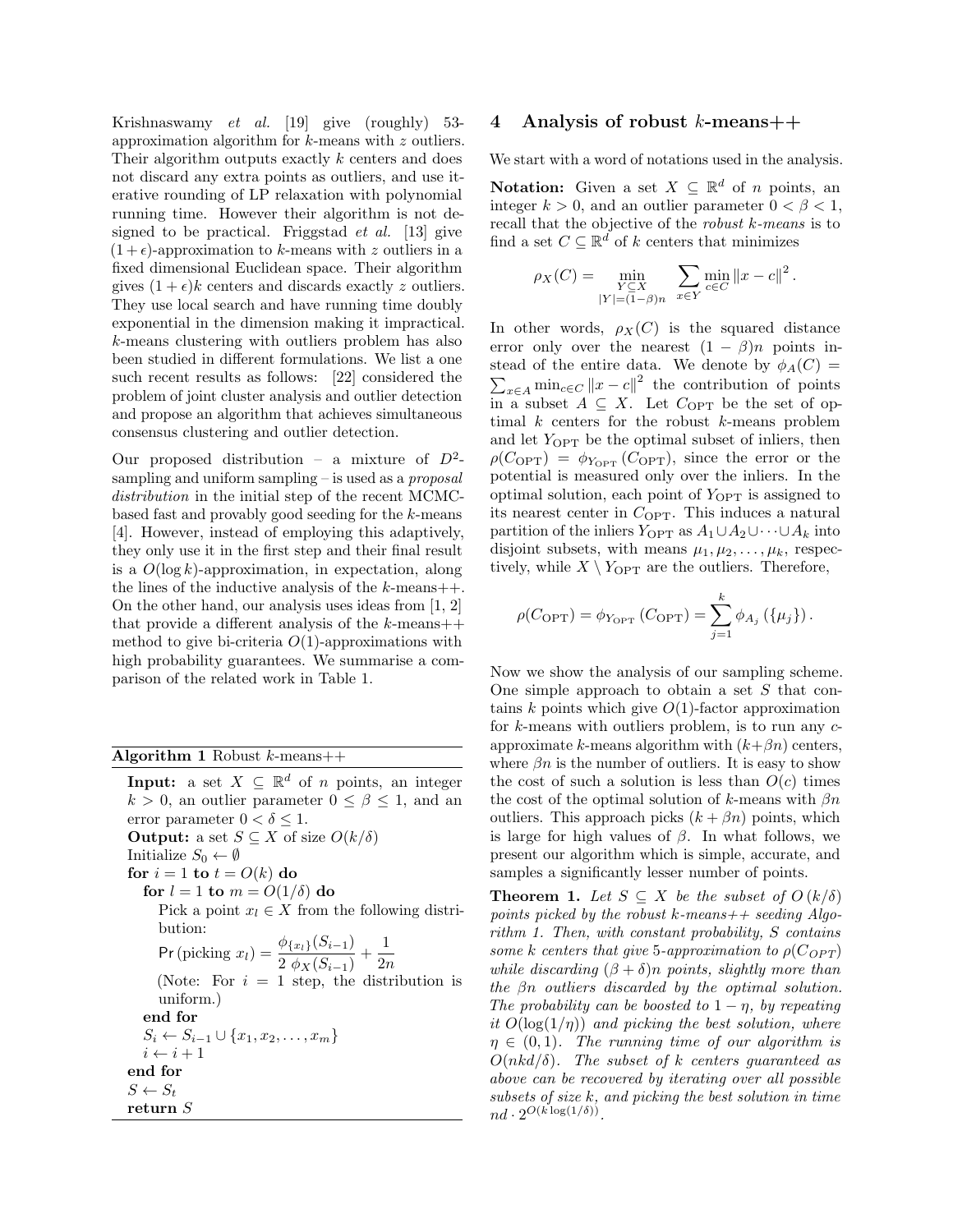**Remark 1.**  $\beta \in [0, 1]$  is an outlier parameter given as input to Algorithm 1.  $\delta$  is another parameter introduced for our bi-criteria approximation. Theorem 1 holds for any  $\beta \in (0,1)$  and  $\delta \in [0,1-\beta]$ . For example, we can always choose  $\delta = \beta/100$  so that our algorithm discards at most  $1.01\beta n$  points, in other words, only  $1\%$  more outliers than the optimal solution. Moreover, when outliers constitute a very tiny (not even a constant) fraction of the data, e.g., say  $\beta = 1/\text{poly}(k)$ , our algorithm can still output poly(k) centers that give  $O(1)$ -approximation while discarding only 1% more outliers than the optimal solution.

Remark 2. The analysis of Theorem 1 shown for a  $(1/2, 1/2)$  mixture of uniform and  $D^2$  sampling distribution used in Algorithm 1. We note that the analysis of the theorem can be extended for any mixture  $(\alpha, 1 - \alpha)$  of  $D^2$  and uniform sampling distribution, where  $\alpha \in (0,1)$ . In our experiments, we use  $\alpha \in \{0, 1/4, 1/2, 3/4, 1\}$ , and notice that our proposal outperforms with respect to the baselines on at least one of the values of  $\alpha$ .

Our analysis is simple, largely based on ideas from [1]. However, we need to carefully combine the advantages of  $D^2$ -sampling and uniform sampling, especially when considering conditional probabilities.

Now we analyze the effect of sampling from a mixture of  $D^2$ -sampling and uniform sampling in each step. Let  $S_{i-1}$  be the set of  $(i-1)m$  centers obtained after the  $(i - 1)$ -th iteration of the outer loop of our algorithm, where  $m = O(1/\delta)$ . In step i, we define

Good<sub>i</sub> = {
$$
A_j
$$
 :  $\phi_{A_j}(S_{i-1}) \le 5 \phi_{A_j}(\{\mu_j\})$ },  
Bad<sub>i</sub> = { $A_1, A_2, ..., A_k$ } \ Good<sub>i</sub>.

In other words,  $Good<sub>i</sub>$  consists of the optimal clusters  $A_i$  for which the current cluster centers in  $S_{i-1}$  already give a good approximation. First we show that when we sample from a mixture of  $D^2$ -sampling and uniform sampling with equal weights in the  $i$ -th step, there is a reasonable probability that we pick a point from some cluster in  $\mathsf{Bad}_i$  and moving that cluster to  $\text{Good}_{i+1}$  for the subsequent step. We summarise this in the lemma below whose proof is deferred to appendix due to space limitations.

Lemma 2. In the outer loop of Algorithm 1, one of the following two possibilities must hold.

1.  $\sum_{j \,:\, A_j \in \text{Bad}_i} |A_j| \leq \delta n$ , in which case,  $S_{i-1}$  contains some k centers that give 5-approximation to robust k-means when we remove their farthest  $(\beta + \delta)n$  points.

2. The total number of bad clusters decreases with at least a constant probability, that is,  $\Pr\left(|\mathsf{Bad}_{i+1}| < |\mathsf{Bad}_{i}|\right) = \Omega(1).$ 

*Proof.* Consider any cluster  $A_j \in \text{Bad}_i$ . Let  $\mu_j$  be the mean of  $A_j$  and define  $B_j \subseteq A_j$  as the subset of points in  $A_j$  close to  $\mu_j$  as follows. Define the rootmean-square radius of  $A_j$  as  $r_j = \sqrt{\phi_{A_j}(\{\mu_j\})/|A_j|}$ and define  $B_j = \{x \in A_j : ||x - \mu_j|| \leq \sqrt{2} r_j\}.$ 

In step *i* of Algorithm 1, either  $\sum_{j \; : \; A_j \in \mathsf{Bad}_i} |A_j| \leq$  $\delta n$ , in which case,  $Y' = \bigcup_{j \,:\, A_j \in \mathsf{Good}_i} A_j$  has size  $|Y'| \geq (1 - \beta - \delta)n$  and cost

$$
\phi_{Y'}(S_{i-1}) = \sum_{j \,:\, A_j \in \text{Good}_i} \phi_{A_j}(S_{i-1})
$$
  

$$
\leq 5 \sum_{j \,:\, A_j \in \text{Good}_i} \phi_{A_j}(\{\mu_j\})
$$
  

$$
\leq 5 \phi_{Y_{\text{OPT}}}(C_{\text{OPT}}) = 5 \rho(C_{\text{OPT}}),
$$

that is, we get a 5-approximation to robust  $k$ -means while discarding at most  $(\beta + \delta)n$  points.

Otherwise, if  $\sum_{j}$ :  $A_j \in \text{Bad}_i |A_j| \geq \delta n$ , then we show that Pr( $x \in B_i$  for some  $A_i \in \text{Bad}_i$ ) is not too small, and moreover, picking  $x \in B_i$  makes the cluster  $A_i \in \text{Good}_{i+1}$  for the subsequent  $(i+1)$ -th step of Algorithm 1. To begin with,

$$
\Pr(x \in A_j \text{ for some } A_j \in \text{Bad}_i)
$$
\n
$$
= \frac{\sum_{j} \, A_j \in \text{Bad}_i \phi_{A_j}(S_{i-1})}{2 \phi_X(S_{i-1})} + \frac{\sum_{j} \, A_j \in \text{Bad}_i |A_j|}{2n}
$$
\n
$$
\geq \frac{\sum_{j} \, A_j \in \text{Bad}_i |A_j|}{2n} \geq \frac{\delta}{2}.\tag{1}
$$

Moreover, we have

$$
\Pr(x \in B_j \mid x \in A_j \text{ and } A_j \in \text{Bad}_i) \tag{2}
$$
\n
$$
= \frac{\frac{\phi_{B_j}(S_{i-1})}{2} + \frac{|B_j|}{2n}}{\frac{\phi_{A_j}(S_{i-1})}{2} + \frac{|A_j|}{2n}} \ge \min \left\{ \frac{\phi_{B_j}(S_{i-1})}{\phi_{A_j}(S_{i-1})}, \frac{|B_j|}{|A_j|} \right\} \tag{3}
$$

Observe that  $B_i$  contains at least half of the points in  $A_j$ , that is,  $|B_j|/|A_j| \geq 1/2$ , for all j. Otherwise,  $\sum_{x \notin B_j} ||x - \mu_j||^2 > |A_j|/2 \cdot 2r_j^2 = \phi_{A_j}(\{\mu_j\}) =$  $\sum_{x \in A_j} ||x - \mu_j||^2$ , which is a contradiction.

Let  $p \in S_{i-1}$  be the point nearest to the mean  $\mu_j$  of  $A_j$  and let  $||p - \mu_j|| = d$ . For any  $A_j \in$  $\mathsf{Bad}_i, \; \; 5 \;\; \phi_{A_j}(\{\mu_j\}) \;\; \leq \;\; \phi_{A_j}(S_{i-1}) \;\; \leq \;\; \phi_{A_j}(\{p\}) \;\; =$  $\phi_{A_j}(\{\mu_j\}) + |A_j| \|p - \mu_j\|^2$ , by the parallel axis theorem (see Proposition 1 of [1]), which implies that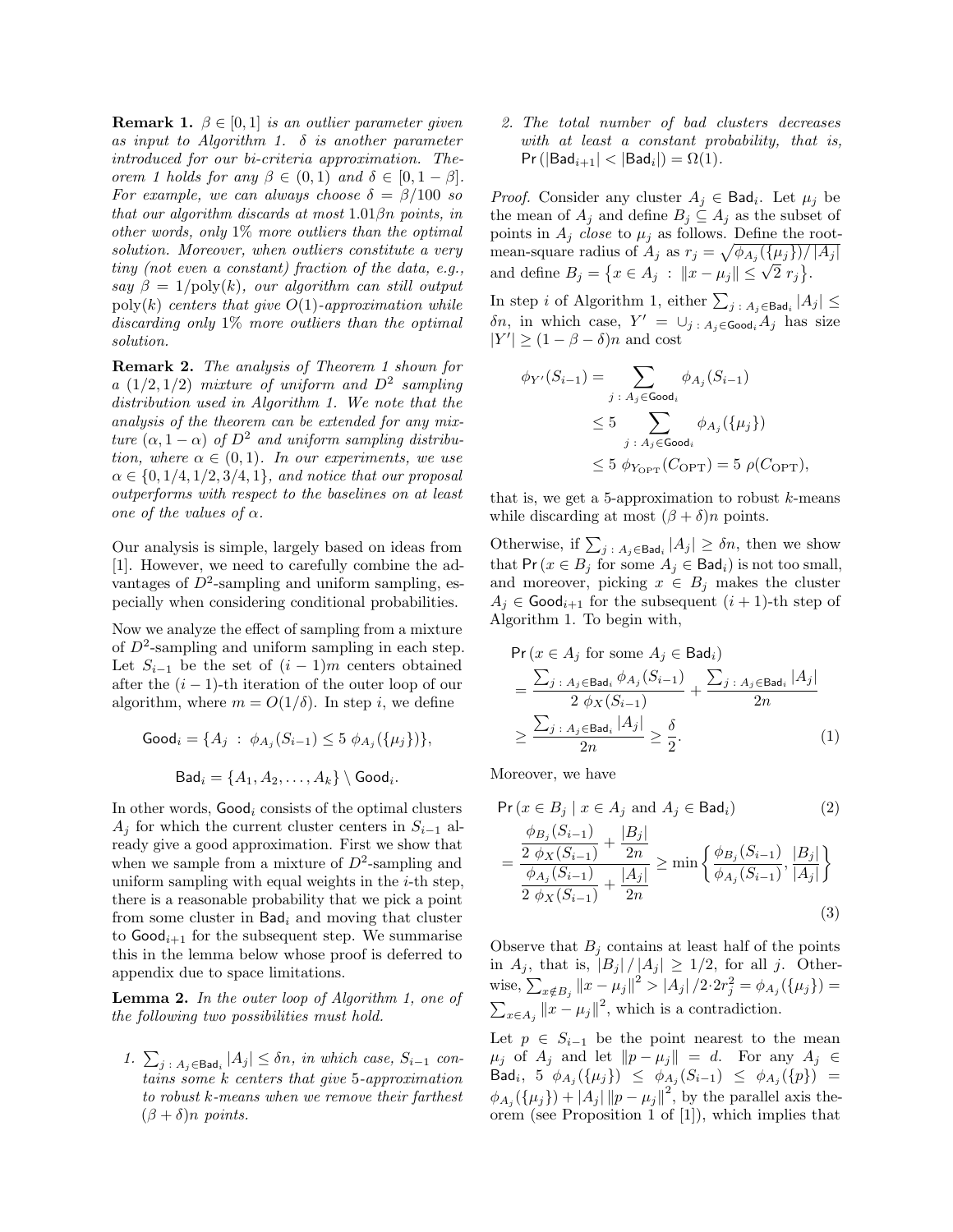$$
||p - \mu_j|| = d \ge 2r_j. \text{ Now}
$$
  
\n
$$
\phi_{B_j}(S_{i-1}) = \sum_{x \in B_j} \min_{s \in S_{i-1}} ||x - s||^2
$$
  
\n
$$
\ge \sum_{x \in B_j} \min_{s \in S_{i-1}} (||s - \mu_j|| - ||\mu_j - x||)^2 \text{(triangle inequality)}
$$
  
\n
$$
\ge |B_j| \ (||p - \mu_j|| - \sqrt{2} \ r_j)^2 \ge \frac{|A_j|}{2} (d - \sqrt{2} \ r_j)^2
$$

The last inequality holds because  $|B_i| \geq |A_i|/2$ . On the other hand,  $\phi_{A_j}(S_{i-1}) \leq \phi_{A_j}(\{p\}) = \phi_{A_j}(\{\mu_j\}) +$  $||A_j|| ||p - \mu_j||^2 = |A_j| (r_j^2 + d^2)$ . Therefore,

$$
\frac{\phi_{B_j}(S_{i-1})}{\phi_{A_j}(S_{i-1})} \ge \frac{(d-\sqrt{2}r_j)^2}{2(r_j^2+d^2)} \ge \frac{(2-\sqrt{2})^2}{10} \ge \frac{1}{30},
$$

because the ratio above is an increasing function of d for  $d \geq 2r_i$ . Hence, we can bound (3) as

$$
\Pr(x \in B_j \mid x \in A_j \text{ and } A_j \in \text{Bad}_i) \ge \min \left\{ \frac{\phi_{B_j}(S_{i-1})}{\phi_{A_j}(S_{i-1})}, \frac{|B_j|}{|A_j|} \right\} \ge \min \left\{ \frac{1}{30}, \frac{1}{2} \right\} = \frac{1}{30}.
$$

Combining this with (1), we get

$$
\Pr(x \in B_j \text{ for some } A_j \in \text{Bad}_i) \ge \delta/60 = \Omega(\delta).
$$

Moreover, for  $x \in B_j$ ,

$$
\phi_{A_j}(S_{i-1} \cup \{x\}) \le \phi_{A_j}(\{x\})
$$
  
=  $\phi_{A_j}(\{\mu_j\}) + |A_j| \|x - \mu_j\|^2$   
 $\le \phi_{A_j}(\{\mu_j\}) + |A_j| 2r_j^2 \le 3 \phi_{A_j}(\{\mu_j\}),$ 

and when the algorithm updates  $S_i \leftarrow S_{i-1} \cup \{x\},\$ we have  $A_j \in \text{Good}_{i+1}$ , and the probability of this is at least  $\Omega(\delta)$  as shown above. By repeating it  $O(1/\delta)$  times the inner loop of the algorithm boosts this probability to  $\Omega(1)$ .  $\Box$ 

To prove Theorem 1, we use the following well known facts about super-martingales.

Definition 3. A sequence of real valued random variables  $J_0, J_1, \ldots, J_t$  is called a super-martingale if for every  $i > 1$ ,  $\mathsf{E}[J_i | J_0, \ldots, J_{i-1}] \leq J_{i-1}$ .

Super-martingales have the following concentration bound.

Theorem 4. (Azuma-Hoeffding inequality) If  $J_0, J_1, \ldots, J_t$  is a super-martingale with  $J_{i+1}-J_i \leq 1$ , then  $Pr(J_t \geq J_0 + \epsilon) \leq \exp(-\epsilon^2/2t)$ .

Proof. (Proof of Theorem 1) Recall that by Lemma 2, in each step of the inner loop of Algorithm 1,

- Either  $\sum_{j \,:\, A_j \in \mathsf{Bad}_i} |A_j| \leq \delta n$ , in which case,  $S_{i-1}$  contains a subset of k centers that give 5-approximation to robust  $k$ -means when we remove the farthest  $(\beta + \delta)n$  points.
- $(v)$  Or the total number of bad clusters decreases with at least a constant probability, that is,  $Pr(|Bad_{i+1}| < |Bad_i|) = \Omega(1).$

For each step define an indicator variable  $X_i$  as follows.

$$
X_i = \begin{cases} 1 & \text{if } |\mathsf{Bad}_{i+1}| = |\mathsf{Bad}_{i}| \\ 0 & \text{otherwise.} \end{cases}
$$

and let  $Pr(X_i = 0) \ge \theta = \Omega(1)$ . Define  $J_i =$  $\sum_{1 \leq j \leq i} (X_j - (1 - \theta))$ . Then  $J_{i+1} - J_i \leq 1$  and

$$
\begin{aligned} & \mathsf{E}\left[J_i \mid J_0, \dots, J_{i-1}\right] = \mathsf{E}\left[J_{i-1} + X_i - (1 - \theta) \mid J_0, \dots, J_{i-1}\right] \\ &= J_{i-1} + \mathsf{E}\left[X_i \mid J_0, \dots, J_{i-1}\right] - (1 - \theta) \\ &\le J_{i-1}, \end{aligned}
$$

which means that  $J_1, J_2, \ldots, J_t$  is a super-martingale. So using Theorem 4 we get the following bound:  $Pr(J_t \geq J_0 + \epsilon) \leq exp(-\epsilon^2/2t)$ , which translates to Pr  $\left(\sum_{i=1}^t (1-X_i) \geq \theta t - \epsilon\right) \geq 1 - \exp(-\epsilon^2/2t).$ Choosing  $t = (k +$ √  $k)/\theta$  and  $\epsilon =$ √ k, we obtain,

$$
\Pr\left(\sum_{i=1}^{(k+\sqrt{k})/\theta} (1-X_i) \ge k\right) \ge 1 - \exp(-\theta/4).
$$

Therefore,

 $Pr$  (there are no bad clusters after  $(k +$  $\sqrt{k})/\theta$  steps)  $\geq 1 - \exp(-\theta/4),$ 

or equivalently,  $Pr(\phi(S) \leq 5 \phi(C_{OPT}))$ , with high probability.  $\Box$ 

#### 5 Experiments

Hardware description. We performed our experiments on a machine having the following configuration: CPU: Intel(R) Core(TM) i5-3320M CPU @ 2.70GHz x 4; Memory: 8 GB.

We study the performance of robust  $k$ -means++ to find  $k$  initial centers, wherein each iteration we use a  $(1 - \alpha, \alpha)$  mixture of  $D^2$ -sampling and uniform sampling, and the algorithm marks the farthest z points as outliers. Though we proved that  $\alpha = 1/2$ works well in case of outliers, we use several values of  $\alpha \in \{0, 0.25, 0.5, 0.75, 1.0\}$  in experiments. Although our cost guarantee holds after removing  $(\beta + \delta)n$ fraction of points as outliers, we only remove the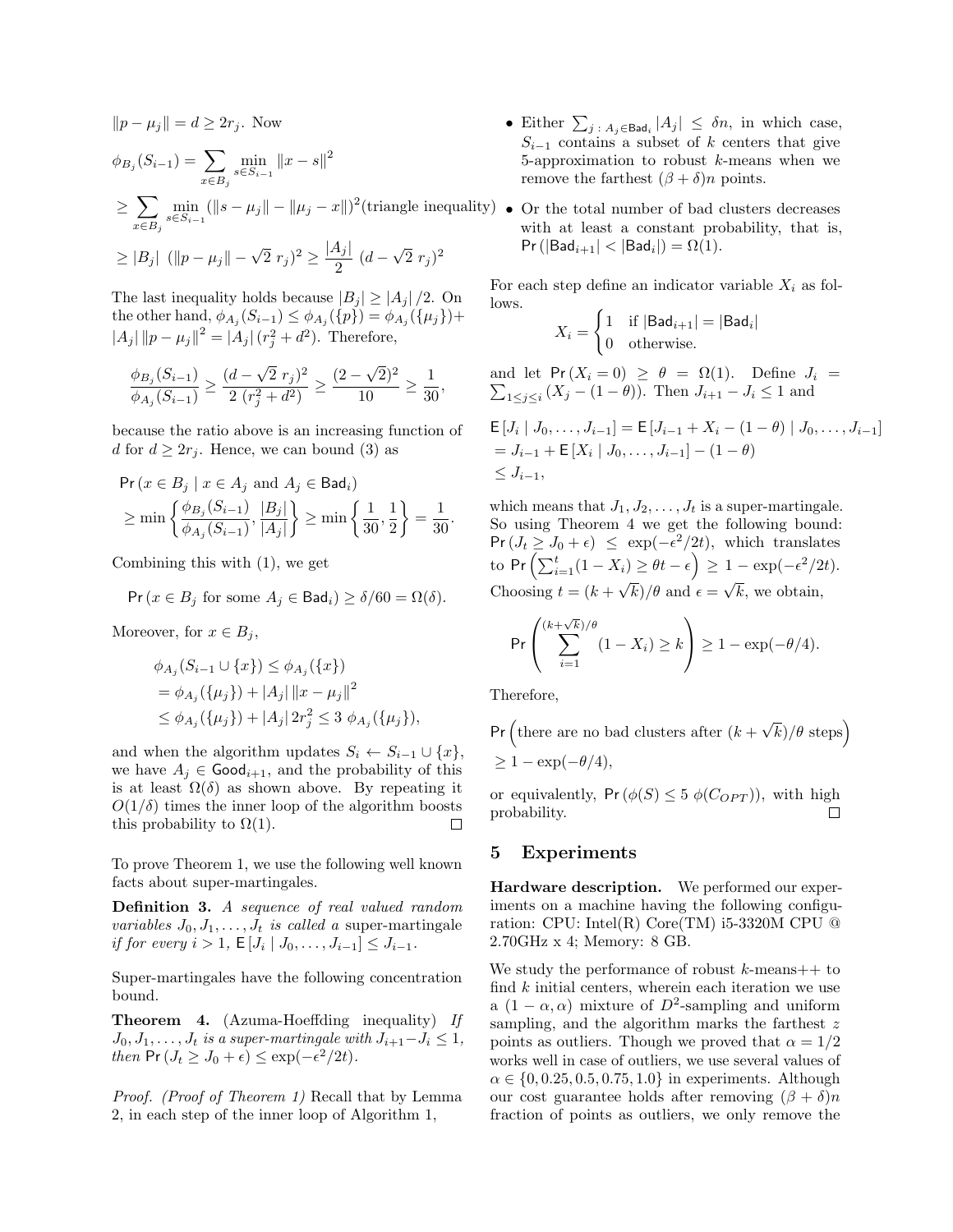number of points removed by other algorithms for a fair comparison. Following is the experimental procedure we used to compare with an algorithm removing z outliers.

- 1. Sample 1 center uniformly at random.
- 2. In each iteration, pick  $1/\delta$  centers using  $(1-\alpha, \alpha)$ mixture distribution of  $D^2$  and uniform. Repeat this for  $k-1$  iterations.
- 3. Find z outliers corresponding to these centers.
- 4. Using the inliers from the previous step, we calculate the weights of each of these  $O(k/\delta)$ centers, which is equal to the number of points in their respective cluster. We solve this weighted k-means instance using  $k$ -means++ sampling. We use this procedure as a heuristic to extract  $k$ good centers, and refer as *weighted*  $k$ -means++.
- 5. Farthest points from these centers are considered final outliers.

The minimum, maximum, and average values are over 10 repetitions. We compare the performance of our algorithm with: (a) LSO (local search algorithm for k-means with outliers) [17], (b) k-means++ [3], (c) random seeding [23], and (d)  $TKM + (Greedy)$ Sampling for Approximate Clustering in the Presence of Outliers) [6]. TKM  $++$  [6] requires two parameters to derive the probability distribution – an initial guess of optimal clustering cost, and error tolerance parameter in clustering cost. In their paper they did not mentioned any principal way of guessing the clustering cost. For our empirical comparison we used, the cost  $k$ -means  $+$  results as initial guess and for the error parameter we used values from  $\in \{0.1, 0.5, 1, 2, 5, 10\},\$ and report the best result. We use *precision* and *recall* as our evaluation metric. If  $z^*$  is the set of true outliers and z is the set of outliers reported by the algorithm, then preci $sion := |z^* \cap z|/|z|$ , and  $recall := |z^* \cap z|/|z^*|$ .

#### 5.1 Results on real world data sets

Results on KDDCup Full dataset: KDDFull[21] This dataset is from 1999 kddcup competition and contains instances describing connections of sequences of tcp packets, and have about 4.9M data points. We only consider the 34 numerical features of this dataset. We also normalize each feature so that it has zero mean and unit standard deviation. There are 23 classes in this dataset, 98.3% points of the dataset belong to 3 classes (normal 19.6%, neptune 21.6%, and smurf 56.8%). We consider small clusters as outliers and there are 45747 outliers.

We run robust  $k$ -means  $++$  on the KDDFull dataset with  $k = 3$ , and  $\delta = \{0.1, 0.15\}$  and considering 45747 points as outliers. We compare its performance with LSO, vanilla  $k$ -means  $++$  and random initialisation, and we delete the same number of outliers, and note the values of precision, recall, clustering cost and running time. We summarise our empirical findings in Table 2,3.

Insight. We noticed that our clustering cost is significantly better than that of  $k$ -means++, TKM + + and random seeding. Further, on max and avg values of precision and recall we obtained advantage over majority of the values as compared to  $TKM + +$ , k-means++ and random seeding. However, our running time is slightly off comparable to baselines.

| Result                    | $\alpha$ |      | Cost |      | Time(s) |
|---------------------------|----------|------|------|------|---------|
|                           |          | Min  | Mean | Med. |         |
| This work $\delta = 0.05$ | 0        | 2.8  | 2.8  | 2.8  | 150     |
| $\delta = 0.1$            | 0        | 2.8  | 2.8  | 2.8  | 295     |
| $\delta = 0.15$           | 0        | 2.8  | 2.8  | 2.8  | 395     |
| $TKM++$                   |          | 2.83 | 4.49 | 4.49 | 233     |
| $KM++$                    |          | 2.8  | 4.22 | 4.44 | 120     |
| <b>RAND</b>               |          | 2.83 | 3.38 | 2.85 | 70      |

Table 2: Robust k-means++ on KDDCup Full dataset with  $k =$ 3. We consider 45747 points as outliers. The cost of Robust kmeans++ is same for all other values of  $\alpha = \{0.25, 0.5, 0.75, 0.1\}.$ LSO doesn't stop after 8 hours. All costs are multiplicative of 10<sup>7</sup> .

| Result          | $\alpha$ |      | Precision |           | Recall |      |      |  |
|-----------------|----------|------|-----------|-----------|--------|------|------|--|
|                 |          | Max. | Avg.      | Med.      | Max.   | Avg. | Med. |  |
|                 | $\theta$ | 0.61 | 0.61      | 0.61      | 0.61   | 0.61 | 0.61 |  |
|                 | 0.25     | 0.63 | 0.59      | 0.61      | 0.63   | 0.59 | 0.61 |  |
| This work       | 0.5      | 0.64 | 0.62      | 0.61      | 0.64   | 0.62 | 0.61 |  |
| $\delta = 0.1$  | 0.75     | 0.63 | 0.59      | 0.61      | 0.63   | 0.59 | 0.61 |  |
|                 | 1        | 0.61 | 0.61      | 0.61      | 0.61   | 0.61 | 0.61 |  |
|                 | $\theta$ | 0.64 | 0.61      | 0.61      | 0.64   | 0.61 | 0.61 |  |
|                 | 0.25     | 0.64 | 0.60      | 0.61      | 0.64   | 0.60 | 0.61 |  |
| This work       | 0.5      | 0.61 | 0.56      | 0.61      | 0.61   | 0.56 | 0.61 |  |
| $\delta = 0.15$ | 0.75     | 0.63 | 0.60      | 0.61      | 0.63   | 0.60 | 0.61 |  |
|                 | 1        | 0.63 | 0.61      | $_{0.61}$ | 0.63   | 0.61 | 0.61 |  |
| $TKM++$         |          | 0.63 | 0.55      | 0.60      | 0.63   | 0.55 | 0.60 |  |
| $KM++$          |          | 0.63 | 0.61      | 0.62      | 0.63   | 0.61 | 0.62 |  |
| RAND            |          | 0.63 | 0.56      | 0.63      | 0.63   | 0.56 | 0.63 |  |

Table 3: Result on KDDCup dataset with  $k = 3$  and 45747 outliers. LSO doesn't stop after 8 hours.

Results on Shuttle dataset. Shuttle training data set from UCI Machine Learning Repository [21] contains 43, 500 points. It has 7 classes in total. The two smallest classes contain only 17 points and we would like to detect these as outliers. The choice of Shuttle data set was because the local search algorithm of [17] reported particularly poor precision and recall values on it.

We run robust  $k$ -means $++$  on the Shuttle dataset with  $k \in \{5, 10, 15\}$ , and  $\delta = \{0.05, 0.1\}$ . In order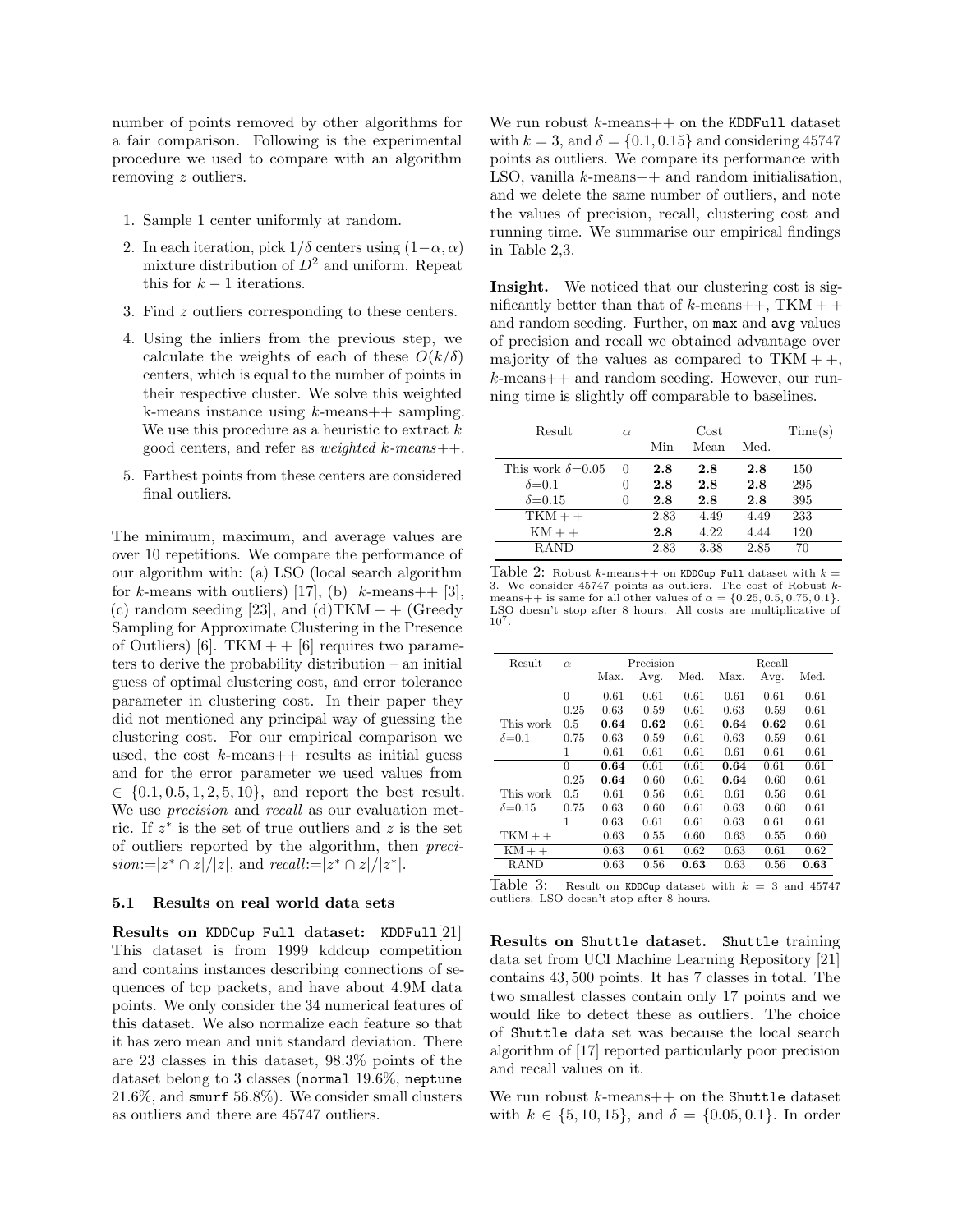to have a fair basis of comparison among all the candidate algorithms, we delete the same number of outliers as of mentioned in LSO (see Table 4 of [17]), and note the values of precision, recall, and cost. We summarise our empirical findings in Tables 4, 5, 6, 7.

| Result        | $\alpha$ |      | Precision |      | Recall |       |      |  |
|---------------|----------|------|-----------|------|--------|-------|------|--|
|               |          | Max. | Avg.      | Med. | Max.   | Avg.  | Med. |  |
|               | 0        | 0.28 | 0.17      | 0.26 | 0.35   | 0.21  | 0.32 |  |
|               | 0.25     | 0.28 | 0.09      | 0.02 | 0.35   | 0.11  | 0.02 |  |
| This work 0.5 |          | 0.28 | 0.12      | 0.04 | 0.35   | 0.15  | 0.05 |  |
|               | 0.75     | 0.28 | 0.13      | 0.07 | 0.35   | 0.12  | 0.07 |  |
|               | 1        | 0.19 | 0.19      | 0.19 | 0.23   | 0.23  | 0.23 |  |
| $TKM++$       |          | 0.25 | 0.17      | 0.23 | 0.29   | 0.21  | 0.29 |  |
| $KM++$        |          | 0.28 | 0.16      | 0.23 | 0.35   | 0.20  | 0.29 |  |
| <b>RAND</b>   |          | 0.19 | 0.19      | 0.19 | 0.23   | 0.23  | 0.23 |  |
| LSO           |          |      | 0.176     |      |        | 0.212 |      |  |

Table 4: Robust k-means++ on Shuttle dataset with  $k = 5$ and  $\delta = 0.05$ . We delete the farthest 21 point similar to LSO.

| Result        | $\alpha$ |       | Precision |      | Recall |       |      |  |
|---------------|----------|-------|-----------|------|--------|-------|------|--|
|               |          | Max.  | Avg.      | Med. | Max.   | Avg.  | Med. |  |
|               | 0        | 0.20  | 0.16      | 0.17 | 0.41   | 0.32  | 0.35 |  |
|               | 0.25     | 0.29  | 0.176     | 0.16 | 0.58   | 0.353 | 0.32 |  |
| This work 0.5 |          | 0.20  | 0.14      | 0.16 | 0.41   | 0.29  | 0.32 |  |
|               | 0.75     | 0.23  | 0.14      | 0.14 | 0.47   | 0.29  | 0.29 |  |
|               | 1        | 0.176 | 0.15      | 0.15 | 0.353  | 0.30  | 0.29 |  |
| $TKM++$       |          | 0.26  | 0.14      | 0.11 | 0.52   | 0.29  | 0.23 |  |
| $KM++$        |          | 0.26  | 0.15      | 0.14 | 0.52   | 0.31  | 0.29 |  |
| RAND          |          | 0.14  | 0.14      | 0.14 | 0.29   | 0.29  | 0.29 |  |
| LSO           |          |       | 0.176     |      |        | 0.353 |      |  |

Table 5: Robust k-means++ on Shuttle dataset with  $k = 10$ and  $\delta = 0.05$ . We delete the farthest 34 point similar to LSO.

Insight. In almost every scenario robust kmeans++ outperforms random initialisation. On the comparison with k-means++ and  $TKM + +$  our algorithm gives comparable/better performance for small values of  $k$ . However, when the value of  $k$  is large  $k = 15$ , on most of the cases robust k-means++ outperforms both  $k$ -means++ and TKM + +. We compare the performance of robust  $k$ -means++ with LSO. Here again, we notice that for a small value of k such as  $k \in \{5, 10\}$ , robust k-means++ give similar performance as of LSO, while simultaneously outperforming on some values of  $\alpha$ . However, for a large value of  $k$ , it significantly outperforms LSO on the most values of  $\alpha$ .

## 5.2 Results on Synthetic Data Sets

Dataset. We generate synthetic dataset in the similar way as used in  $k$ -means++ [3] and LSO [17]. We discuss it as follows. We pick  $k+z$  uniformly random points from a large d-dimensional hyper-cube of side

| Result        | $\alpha$ |      | Precision |      | Recall |       |      |  |
|---------------|----------|------|-----------|------|--------|-------|------|--|
|               |          | Max. | Avg.      | Med. | Max.   | Avg.  | Med. |  |
|               | 0        | 0.25 | 0.15      | 0.15 | 0.76   | 0.47  | 0.47 |  |
|               | 0.25     | 0.25 | 0.15      | 0.14 | 0.76   | 0.47  | 0.44 |  |
| This work 0.5 |          | 0.25 | 0.21      | 0.23 | 0.76   | 0.65  | 0.64 |  |
|               | 0.75     | 0.27 | 0.22      | 0.22 | 0.82   | 0.67  | 0.67 |  |
|               | 1        | 0.17 | 0.14      | 0.13 | 0.52   | 0.44  | 0.41 |  |
| $TKM++$       |          | 0.25 | 0.17      | 0.19 | 0.76   | 0.52  | 0.58 |  |
| $KM++$        |          | 0.25 | 0.17      | 0.17 | 0.76   | 0.52  | 0.5  |  |
| RAND          |          | 0.13 | 0.13      | 0.13 | 0.41   | 0.41  | 0.41 |  |
| LSO           |          |      | 0.181     |      |        | 0.553 |      |  |

| Table 6: Robust k-means++ on Shuttle dataset with $k = 15$            |  |
|-----------------------------------------------------------------------|--|
| and $\delta = 0.05$ . We delete the farthest 51 point similar to LSO. |  |

| Result        | $\alpha$ |      | Precision |      | Recall |       |      |  |
|---------------|----------|------|-----------|------|--------|-------|------|--|
|               |          | Max. | Avg.      | Med. | Max.   | Avg.  | Med. |  |
|               | $\Omega$ | 0.29 | 0.20      | 0.21 | 0.88   | 0.61  | 0.64 |  |
|               | 0.25     | 0.27 | 0.21      | 0.22 | 0.82   | 0.64  | 0.67 |  |
| This work 0.5 |          | 0.29 | 0.21      | 0.22 | 0.88   | 0.64  | 0.67 |  |
|               | 0.75     | 0.25 | 0.16      | 0.16 | 0.76   | 0.48  | 0.5  |  |
|               | 1        | 0.17 | 0.13      | 0.13 | 0.52   | 0.40  | 0.41 |  |
| $TKM++$       |          | 0.25 | 0.17      | 0.19 | 0.76   | 0.52  | 0.58 |  |
| $KM++$        |          | 0.25 | 0.17      | 0.17 | 0.76   | 0.52  | 0.5  |  |
| RAND          |          | 0.13 | 0.13      | 0.13 | 0.41   | 0.41  | 0.41 |  |
| LSO           |          |      | 0.182     |      |        | 0.553 |      |  |

| Table 7: Robust k-means++ on Shuttle dataset with $k = 15$           |  |  |  |  |
|----------------------------------------------------------------------|--|--|--|--|
| and $\delta = 0.1$ . We delete the farthest 51 point similar to LSO. |  |  |  |  |

length  $s = 100$ . We use k points from them as means and pick  $n/k$  points around each of them from a random Gaussian of unit variance. This gives a data set of  $n + z$  points with n points clustered into k clusters and the remaining z as outliers.

**Empirical Evaluation.** We first run robust  $k$ means++ with the values of  $k \in \{10, 20\}, \alpha \in$  $\{0, 0.25, 0.5, 1\}, \delta \in \{0.05, 0.1\}$  on the synthetic datasets with values  $n = 10^4, d = 15$ , and the number of outliers  $\{25, 50, 100\}$ . In all the cases, similar to LSO (see Table 1 of [17]), robust k-means++ achieves both precision and recall 1.

We further perform experiments on synthetic datasets with values  $n = 1000, d = 2, k = 20$  and the number of outliers 25, 50, 100. We summarised our results in Tables 8,9,10,11.

Efficiency of robust  $k$ -means $++$  As mentioned earlier, the algorithm first sample a set of size  $O(k/\delta)$ , which contains k points that give  $O(1)$ approximation for the problem. We empirically find a set of k points using *weighted* k-means++ that gives better/comparable performance as compare to other algorithms. The running time of the algorithm is linear in  $n, k, d$ . However, for LSO it is  $O(\frac{1}{\epsilon}k^2(k+z)^2\log(n\Delta)+nz)$ , where  $\Delta$  is the largest distance between pair of points. Their time complexity is of order  $k^4$ , and moreover, when  $z = \Omega(n)$ it becomes quadratic in  $n$ . Empirically, we noticed

We defer the benchmark on the clustering cost and running time on Shuttle and Synthetic datasets the appendix due to space limit.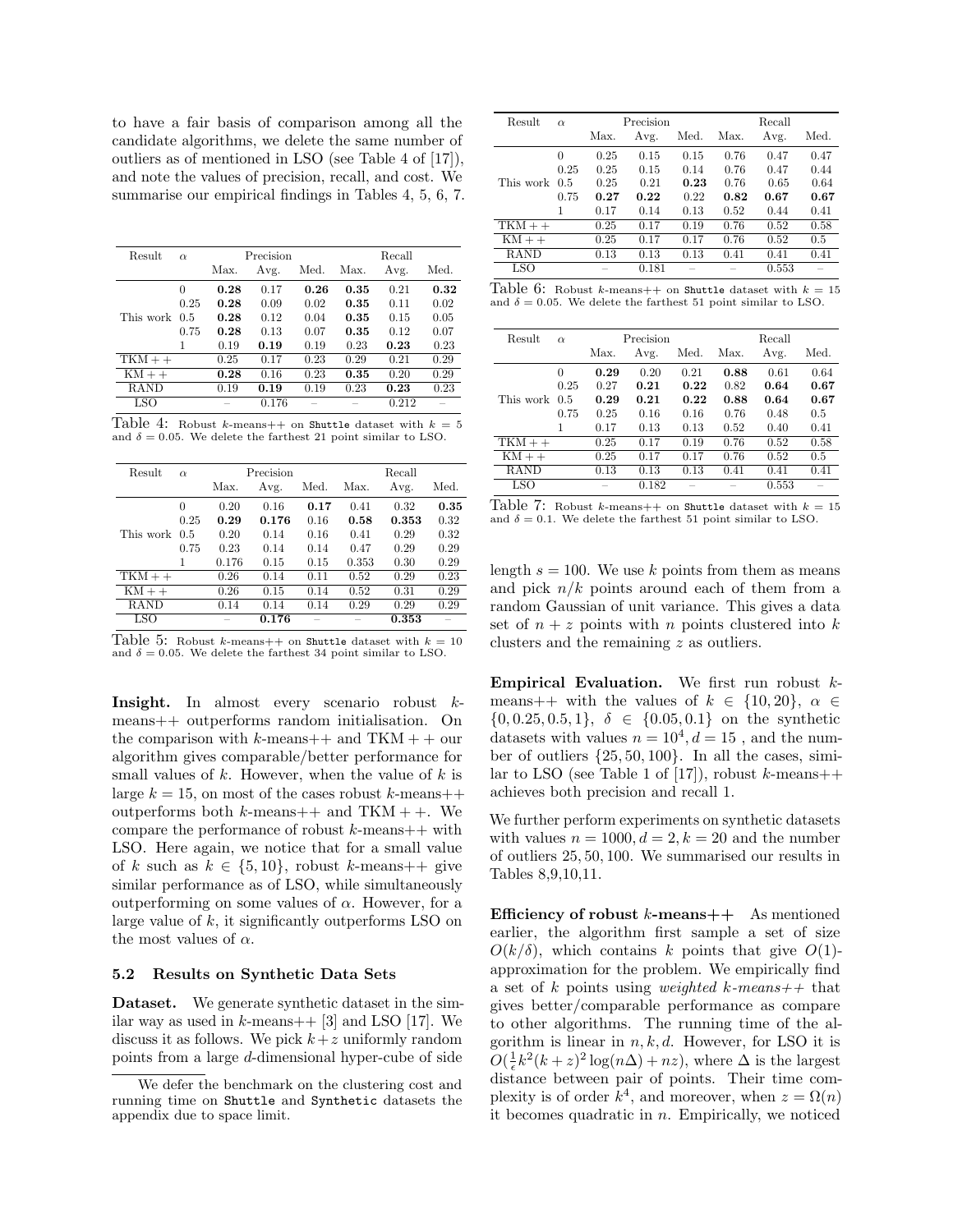| Result      | $\alpha$ |      | Precision |      | Recall |      |      |  |
|-------------|----------|------|-----------|------|--------|------|------|--|
|             |          | Max. | Avg.      | Med. | Max.   | Avg. | Med. |  |
|             | $\theta$ | 0.96 | 0.85      | 0.84 | 0.96   | 0.85 | 0.84 |  |
|             | 0.25     | 0.92 | 0.82      | 0.84 | 0.92   | 0.82 | 0.84 |  |
| This work   | 0.5      | 0.88 | 0.82      | 0.84 | 0.88   | 0.82 | 0.84 |  |
|             | 0.75     | 0.96 | 0.88      | 0.88 | 0.96   | 0.88 | 0.88 |  |
|             | 1        | 1    | 0.9       | 0.92 | 1      | 0.9  | 0.92 |  |
| $TKM++$     |          | 0.80 | 0.65      | 0.64 | 0.80   | 0.65 | 0.64 |  |
| $KM++$      |          | 0.96 | 0.51      | 0.48 | 0.96   | 0.51 | 0.48 |  |
| <b>RAND</b> |          | 0.4  | 0.07      | 0.04 | 0.4    | 0.07 | 0.04 |  |
| LSO         |          |      | 0.94      |      |        | 0.94 |      |  |

Table 8: Robust k-means++ on Synthetic dataset with  $\delta = 0.1$ .  $n = 1000, d = 2, k = 20$ . We delete the farthest 25 point similar to LSO.

| Result      | $\alpha$ |      | Precision |      |      | Recall |      |
|-------------|----------|------|-----------|------|------|--------|------|
|             |          | Max. | Avg.      | Med. | Max. | Avg.   | Med. |
|             | $\theta$ | 0.86 | 0.83      | 0.84 | 0.86 | 0.83   | 0.84 |
|             | 0.25     | 0.88 | 0.84      | 0.83 | 0.88 | 0.84   | 0.83 |
| This work   | 0.5      | 0.88 | 0.82      | 0.83 | 0.88 | 0.82   | 0.83 |
|             | 0.75     | 0.94 | 0.89      | 0.88 | 0.94 | 0.89   | 0.88 |
|             |          | 1    | 0.9       | 0.92 | 1    | 0.9    | 0.92 |
| $TKM++$     |          | 0.90 | 0.86      | 0.5  | 0.90 | 0.86   | 0.5  |
| $KM++$      |          | 0.84 | 0.5       | 0.5  | 0.84 | 0.5    | 0.5  |
| <b>RAND</b> |          | 0.48 | 0.07      | 0.04 | 0.48 | 0.07   | 0.04 |
| LSO         |          |      | 0.91      |      |      | 0.91   |      |

Table 9: Robust k-means++ on Synthetic dataset with  $\delta = 0.1$ .  $n = 1000, d = 2, k = 20$ . We delete the farthest 50 point similar to LSO.

that our running time of our algorithm is slightly off compare to  $k$ -means++ and TKM + +.

### 6 Conclusion and open questions

In this work, we present a robust sampling algorithm for k-means clustering. Our major contribution lies in coming up with a simple and intuitive tweak to the k-means++ sampling algorithm, which makes it robust to the outliers. We empirically evaluated our algorithm on synthetic as well real-world datasets, and showed that our proposed method seems to be better than k-means++, random initialization, and [17], when the value of k and/or the fraction of outliers is large, and when these outliers are very far away from the inliers. Our work leaves the possibility of several open questions. We discuss them as follows:

Our algorithm samples a set of  $O(k/\delta)$  points which contain some k centers that gives  $O(1)$ -approximation for the k-means problem with outliers. For analysis purpose, we generate all possible subsets of size  $k$ , and pick the best solution, which has time complexity exponential in  $k$ . For experiments, we use *weighted*  $k$ -means + + as a heuristic to find a set of k-points, which gives good results. Coming up with an algorithm that can pick k points from the  $O(k/\delta)$  sized set in time polynomial in  $k$ , and linear in  $n, d$ , and simultaneously offers a  $O(1)$ -factor approximation, is

| Result    | $\alpha$ |      | Precision |       |      | Recall |      |
|-----------|----------|------|-----------|-------|------|--------|------|
|           |          | Max. | Avg.      | Med.  | Max. | Avg.   | Med. |
|           | $\theta$ | 0.80 | 0.77      | 0.77  | 0.97 | 0.92   | 0.93 |
|           | 0.25     | 0.80 | 0.77      | 0.77  | 0.97 | 0.93   | 0.93 |
| This work | 0.5      | 0.81 | 0.78      | 0.77  | 0.98 | 0.94   | 0.93 |
|           | 0.75     | 0.81 | 0.79      | 0.79  | 0.98 | 0.95   | 0.95 |
|           | 1        | 0.83 | 0.79      | 0.79  | 0.99 | 0.95   | 0.94 |
| $TKM++$   |          | 0.75 | 0.49      | 0.54  | 0.90 | 0.59   | 0.65 |
| $KM++$    |          | 0.63 | 0.37      | 0.32  | 0.76 | 0.44   | 0.39 |
| RAND      |          | 0.33 | 0.21      | 0.251 | 0.40 | 0.26   | 0.25 |
| LSO       |          |      | 0.72      |       |      | 0.91   |      |

Table 10: Robust k-means++ on Synthetic dataset with  $\delta = 0.1$ .  $n = 1000, d = 2, k = 20$ . We delete the farthest 120 point similar to LSO.

| Result      | $\alpha$ | Precision |      |      | Recall |      |      |
|-------------|----------|-----------|------|------|--------|------|------|
|             |          | Max.      | Avg. | Med. | Max.   | Avg. | Med. |
| This work   | $\Omega$ | 0.79      | 0.77 | 0.77 | 0.95   | 0.93 | 0.93 |
|             | 0.25     | 0.80      | 0.78 | 0.78 | 0.97   | 0.94 | 0.93 |
|             | 0.5      | 0.79      | 0.77 | 0.77 | 0.95   | 0.93 | 0.93 |
|             | 0.75     | 0.78      | 0.76 | 0.77 | 0.94   | 0.92 | 0.92 |
|             | 1        | 0.80      | 0.77 | 0.77 | 0.97   | 0.92 | 0.92 |
| $TKM++$     |          | 0.75      | 0.49 | 0.54 | 0.90   | 0.59 | 0.65 |
| $KM++$      |          | 0.62      | 0.33 | 0.30 | 0.74   | 0.39 | 0.36 |
| <b>RAND</b> |          | 0.33      | 0.2  | 0.2  | 0.39   | 0.23 | 0.23 |
| <b>LSO</b>  |          |           | 0.72 |      |        | 0.91 |      |

Table 11: Robust k-means++ on Synthetic dataset with  $\delta =$ 0.05.  $n = 1000, d = 2, k = 20$ . We delete the farthest 120 point similar to LSO.

an open question of this work.

We analyzed the bounds of our algorithm for  $\alpha = 1/2$ . However, we performed experiments with several values of  $\alpha \in \{0, 0.25, 0.5, 0.75, 1\}$ . We notice that in most of the cases at least on one values of  $\alpha$ , we outperformed w.r.t. other candidate algorithms. For a given distribution of points, finding the optimal value of  $\alpha$  is another open question of this work. Finally, given the simplicity, accuracy, and efficiency of our algorithm, we hope that it will be adopted in practice.

### References

- [1] Ankit Aggarwal, Amit Deshpande, and Ravi Kannan. Adaptive sampling for k-means clustering. In Proceedings of the 12th International Workshop and 13th International Workshop on Approximation, Randomization, and Combinatorial Optimization. Algorithms and Techniques, APPROX '09 / RANDOM '09, pages 15–28, 2009.
- [2] Nir Ailon, Ragesh Jaiswal, and Claire Monteleoni. Streaming k-means approximation. In Advances in Neural Information Processing Systems 22., pages 10–18, 2009.
- [3] David Arthur and Sergei Vassilvitskii. Kmeans++: The advantages of careful seeding.